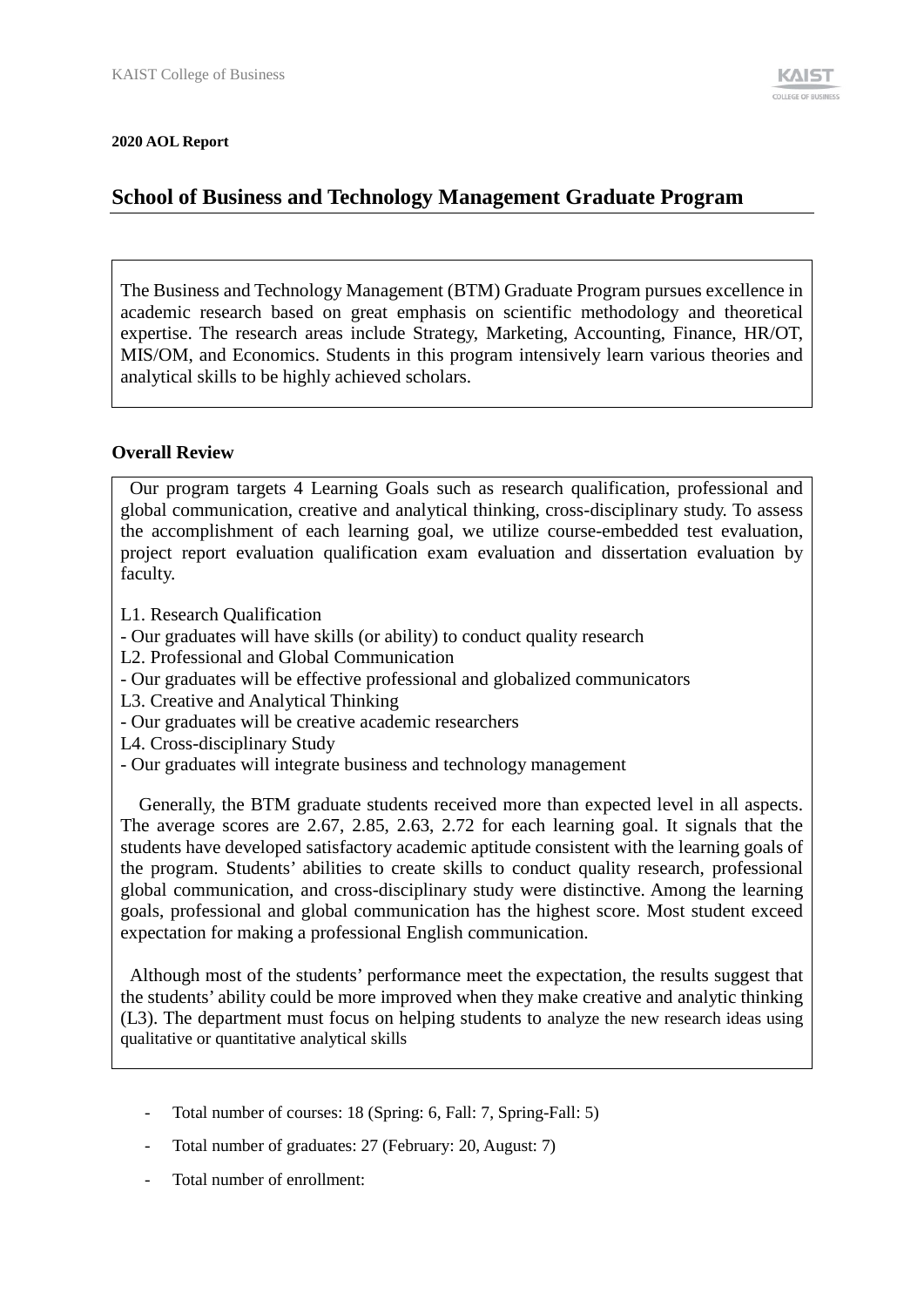- Spring: 109 (Master:44, PhD: 65)
- Fall: 121 (Master:58, PhD:63)
- Sample: more than 5 (Necessary sample:  $15\%$  of graduates =  $4.05$ )
- Assessment courses

|                 | L11             | MSB500. Advanced Statistics for Management          |
|-----------------|-----------------|-----------------------------------------------------|
| Learning Goal 1 | L12             | <b>Qualification Exam</b>                           |
| Learning Goal 2 | L <sub>21</sub> | MSB535. Technology Management and Corporate Finance |
|                 | L22             | MSB535. Technology Management and Corporate Finance |
|                 | L31             | <b>Dissertation Evaluation</b>                      |
| Learning Goal 3 | L <sub>32</sub> | <b>Dissertation Evaluation</b>                      |
| Learning Goal 4 | L41             | MSB510. Innovation Management and Strategy          |

#### **Overview of Assessment**

| <b>Business and Technology Management Graduate Program Assessment:</b><br><b>Assessment Learning Goal 1</b><br>Learning Goal 1 Research Qualification - Our graduates will have skills (or ability) to conduct<br>quality research. |                                           |                 |  |  |
|-------------------------------------------------------------------------------------------------------------------------------------------------------------------------------------------------------------------------------------|-------------------------------------------|-----------------|--|--|
| <b>Learning Objective</b>                                                                                                                                                                                                           | <b>Sample</b>                             | <b>Methods</b>  |  |  |
| L11) Graduates will have<br>fundamental<br>quantitative<br>analytical skills                                                                                                                                                        | Students enrolled in<br>$MSB500 (N = 29)$ | Test evaluation |  |  |
| L12) Graduates will have<br>Students enrolled in<br>Qualification<br>basic knowledge on theory,<br><b>Qualification Exam.</b><br>literature, and trend in their<br>exam evaluation<br>(Sample number $= 20$ )<br>research field     |                                           |                 |  |  |
| <b>Findings</b>                                                                                                                                                                                                                     |                                           |                 |  |  |
|                                                                                                                                                                                                                                     |                                           |                 |  |  |

The average scores for L11 and L12 are 2.766 and 2.575 respectively.

\* 1 (Fails to Meet Expectations) 2 (Meets Expectations) 3 (Exceed Expectation)

The average scores for L11 and L12 are higher than last year's(2.71 for L1, 2.53 for L2)

The achievement in fundamental quantitative analytical skills (L11) is higher than that in basic knowledge on theory, literature and trend in their research field.

All students meet expectation for L11

79%(23/29) of students exceed expectations for understanding statistical theory (Trait 1 for L11)

96%(27/29) of students exceed expectations for the consistent conclusion when they conduct research (Trait 5 for L11)

Most of student meet the expectation for L12, but 5%(1/20) of students has difficulty in understanding of principles of research tools (Trait 3 for L12)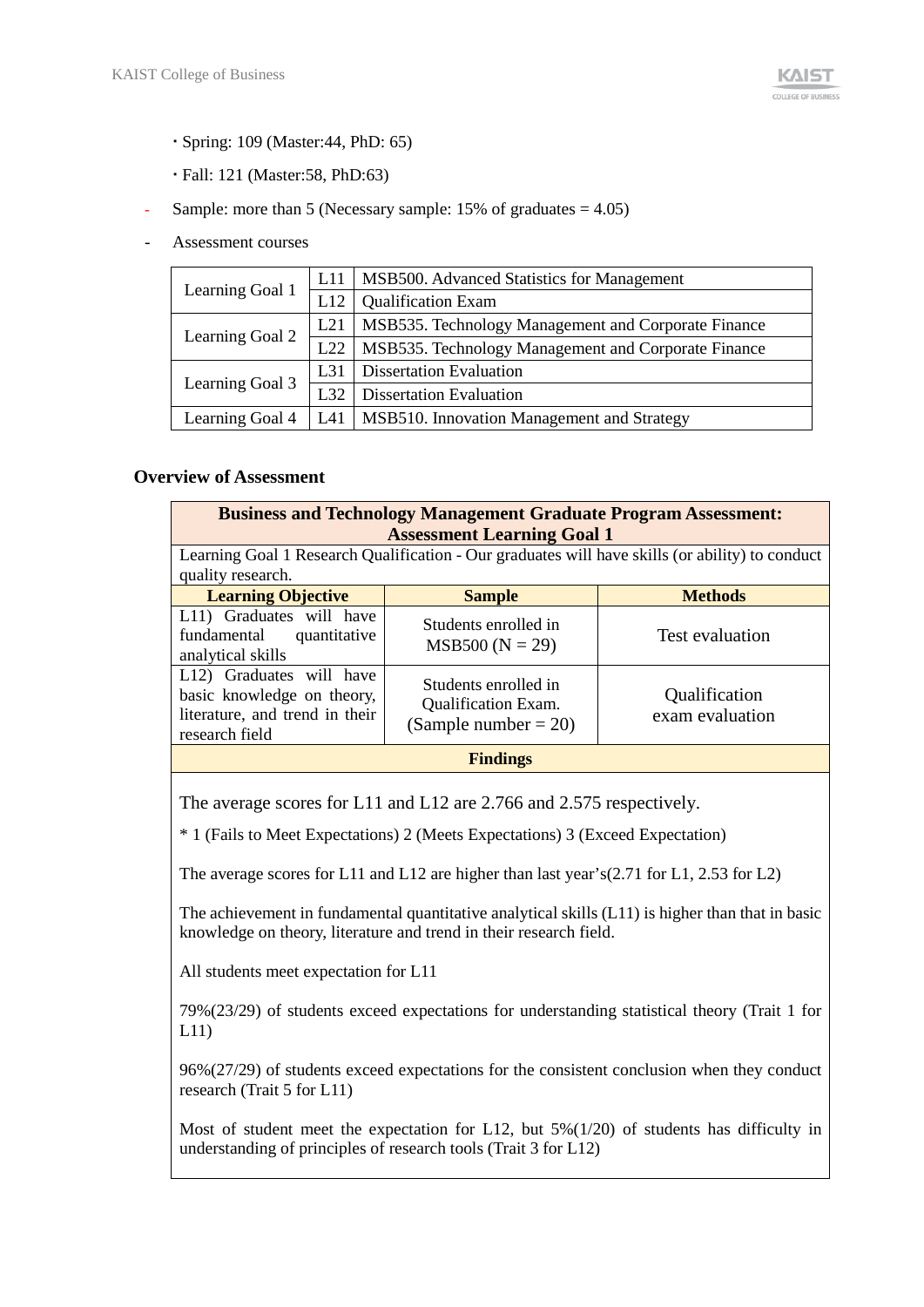| <b>Business and Technology Management Graduate Program Assessment:</b><br><b>Assessment Learning Goal 2</b>                                       |                                                                                                                                      |                           |  |  |  |
|---------------------------------------------------------------------------------------------------------------------------------------------------|--------------------------------------------------------------------------------------------------------------------------------------|---------------------------|--|--|--|
|                                                                                                                                                   | Learning Goal 2 Professional and Global Communication - Our graduates will be effective<br>professional and globalized communicators |                           |  |  |  |
| <b>Learning Objective</b>                                                                                                                         | <b>Sample</b>                                                                                                                        | <b>Methods</b>            |  |  |  |
| L <sub>21</sub> ) Graduates will create<br>well-written professional<br>research papers in English.                                               |                                                                                                                                      | Project report evaluation |  |  |  |
| L22) Graduates will be able<br>to efficiently deliver their<br>research ideas, analytical<br>academic<br>results, and<br>contribution in English. | Students enrolled in<br>$MSB535 (N = 27)$                                                                                            | Project report evaluation |  |  |  |
|                                                                                                                                                   | <b>Findings</b>                                                                                                                      |                           |  |  |  |

The average scores for L21 and L22 are 2.772 and 2.926 respectively.

\* 1 (Fails to Meet Expectations) 2 (Meets Expectations) 3 (Exceed Expectation)

The overall score implies that most graduates were able to communicate effectively and professionally through BTM courses.

The average scores for L2 is lower than last year's(2.83 for L21, 2.91 for L22)

The achievement in efficiently delivering research idea, results, and academic contribution in English (L22) is higher than that in creating well-written professional research papers in English (L21).

All students meet expectation for L21.

Especially, 100%(27/27) of students received 3 point in English spelling and grammar. (Trait 3 for L21)

78%(21/27) of students have a high level of language delivery skill. (Trait 2 for L21)

All students meet expectation for L22.

100% of students exceed the expectation successfully for quality of slides, use of media/rapport with audience when they make presentation. (Trait 2, 4 for L22)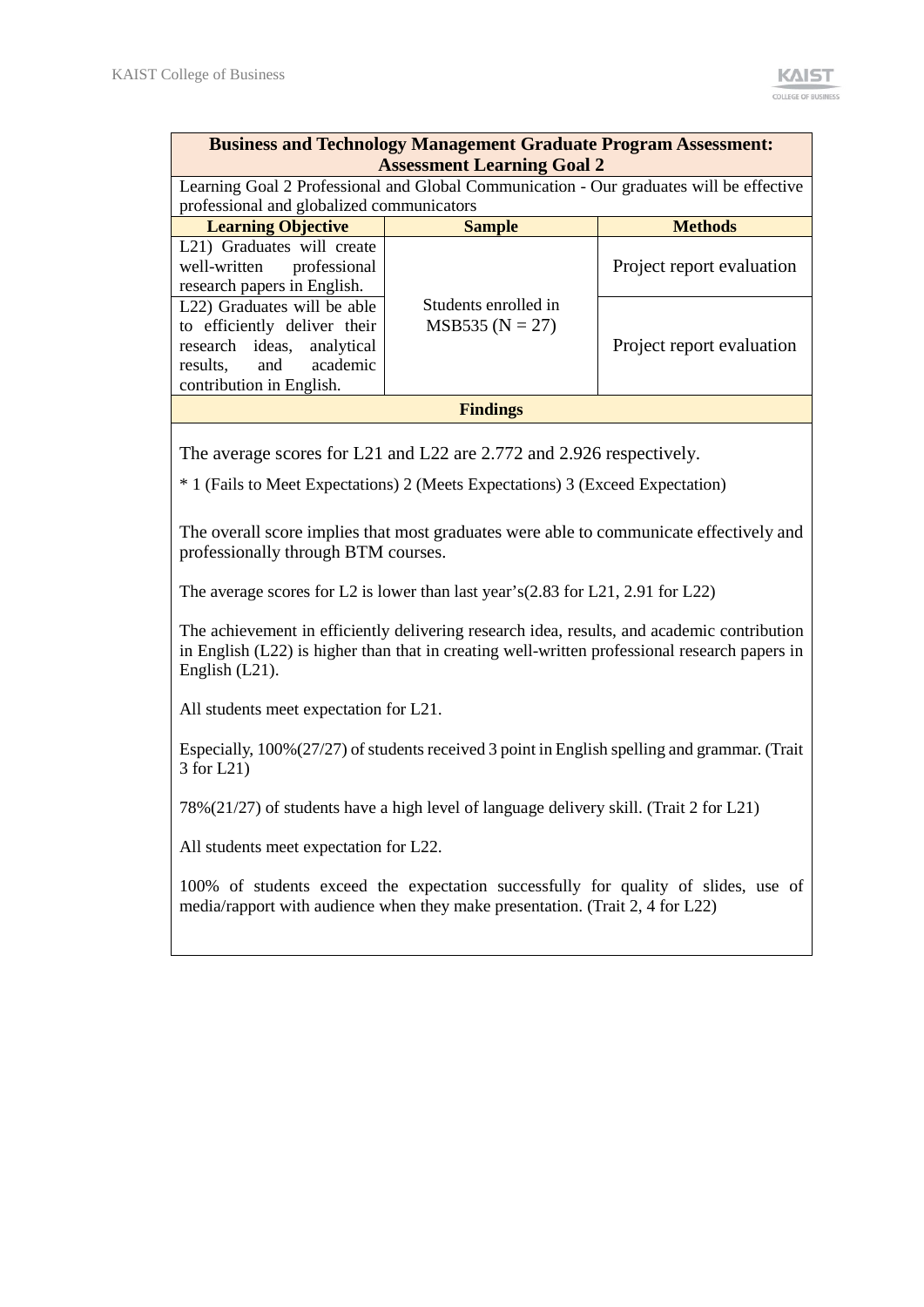| <b>Business and Technology Management Graduate Program Assessment:</b><br><b>Assessment Learning Goal 3</b>                              |                                                                                            |                         |  |  |  |  |
|------------------------------------------------------------------------------------------------------------------------------------------|--------------------------------------------------------------------------------------------|-------------------------|--|--|--|--|
| researchers                                                                                                                              | Learning Goal 3 Creative and Analytical Thinking - Our graduates will be creative academic |                         |  |  |  |  |
| <b>Learning Objective</b>                                                                                                                | <b>Sample</b>                                                                              | <b>Methods</b>          |  |  |  |  |
| L31) Graduates will be able<br>to identify the gap in the<br>literature, and develop new<br>research idea about their<br>research field. | <b>Dissertation Defense</b>                                                                | Dissertation evaluation |  |  |  |  |
| L32) Graduates will be able<br>to analyze the new research<br>ideas using qualitative or<br>quantitative analytical skills.              | (Sample number $= 18$ )                                                                    | Dissertation evaluation |  |  |  |  |
|                                                                                                                                          | <b>Findings</b>                                                                            |                         |  |  |  |  |

The average scores for L31 and L32 are 2.644 and 2.611 respectively.

\* 1 (Fails to Meet Expectations) 2 (Meets Expectations) 3 (Exceed Expectation)

The overall score implies that most graduates developed to be creative academic researchers through BTM courses.

The average score for L31 is higher than last year's(2.62) and L32 is the same as last years'(2.611)

The achievement in identifying the research gap in the literature, and develop new research idea (L31) is higher than that in analyzing the new research ideas using qualitative or quantitative analytical skills (L21).

All students meet expectations for L31.

72%(13/28) of students exceed expectation for fact-finding when they make academic research (Trait 1 for L31)

66%(12/18) of students exceed expectation for finding research gap (Trait 2 for L31)

All students meet expectations for L32.

5.6%(1/18) of students has difficulty in using new ideas and analysis methods not includes in the problem (Trait 5 for L32)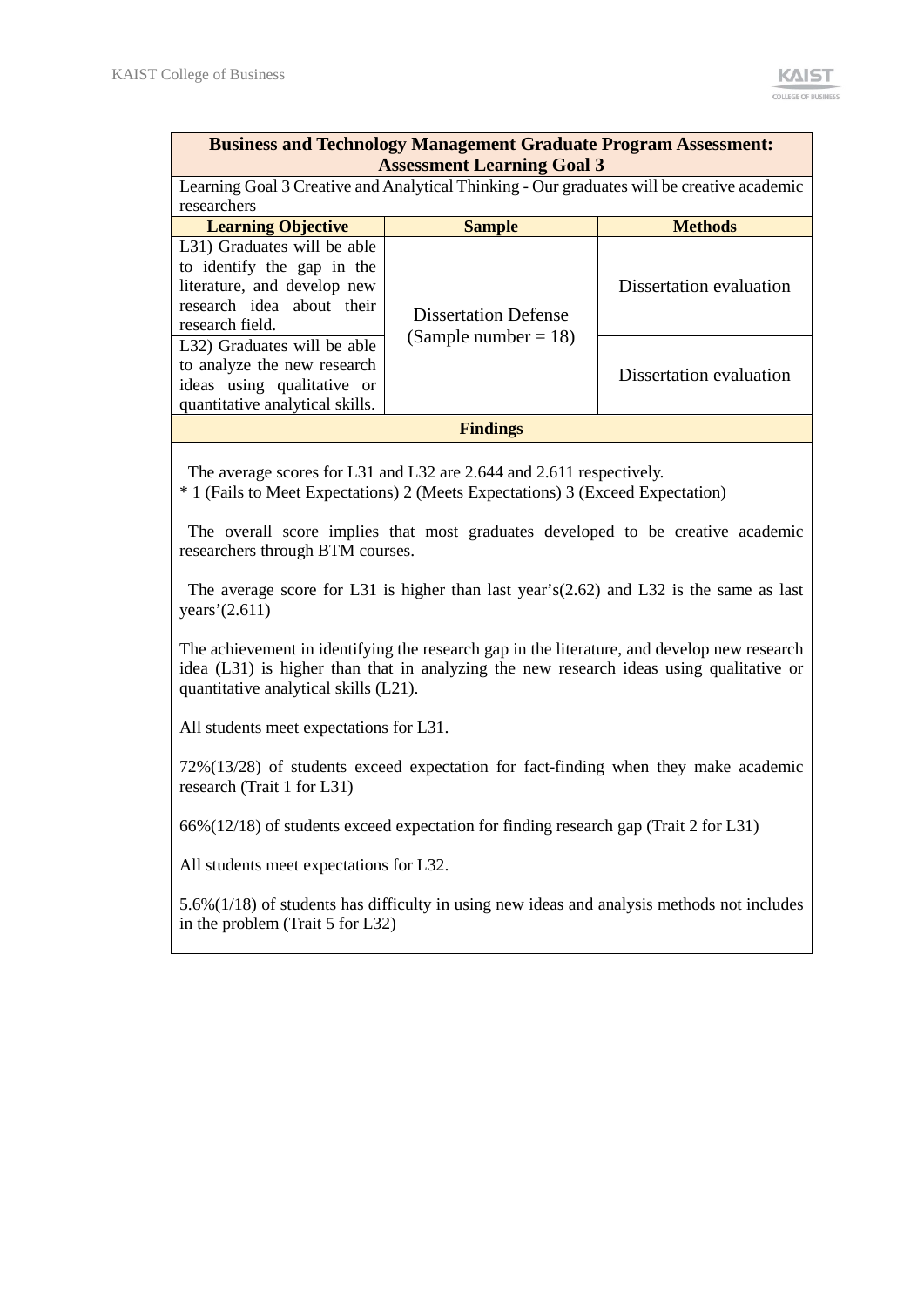| <b>Business and Technology Management Graduate Program Assessment:</b><br><b>Assessment Learning Goal 4</b>                     |                                                                                      |                                                           |  |  |  |
|---------------------------------------------------------------------------------------------------------------------------------|--------------------------------------------------------------------------------------|-----------------------------------------------------------|--|--|--|
| technology management                                                                                                           | Learning Goal 4 Cross-disciplinary Study - Our graduates will integrate business and |                                                           |  |  |  |
| <b>Learning Objective</b>                                                                                                       | <b>Sample</b>                                                                        | <b>Methods</b>                                            |  |  |  |
| L41) Graduates will be able<br>to integrate the analytical<br>subjects between business<br>and technology management<br>areas   | Student enrolled in MSB510<br>$(N = 34)$                                             | Project presentation<br>evaluation / Report<br>evaluation |  |  |  |
| <b>Findings</b>                                                                                                                 |                                                                                      |                                                           |  |  |  |
| The average score for L41 is 2.724<br><sup>*</sup> 1 (Fails to Meet Expectations) 2 (Meets Expectations) 3 (Exceed Expectation) |                                                                                      |                                                           |  |  |  |

The overall score implies that most graduates were able to integrate business and technology management through BTM courses.

The average score is higher than last year's(2.27)

All of students meet expectations for all traits.

73.5%(25/34) of students exceed expectation successfully for integrating crossdisciplinary study and intellectual ability (Trait 1 and 4 for L4)

79.4%(27/34) of students exceed expectation for awareness of interrelationships between business and technology management area (trait 5 for L4)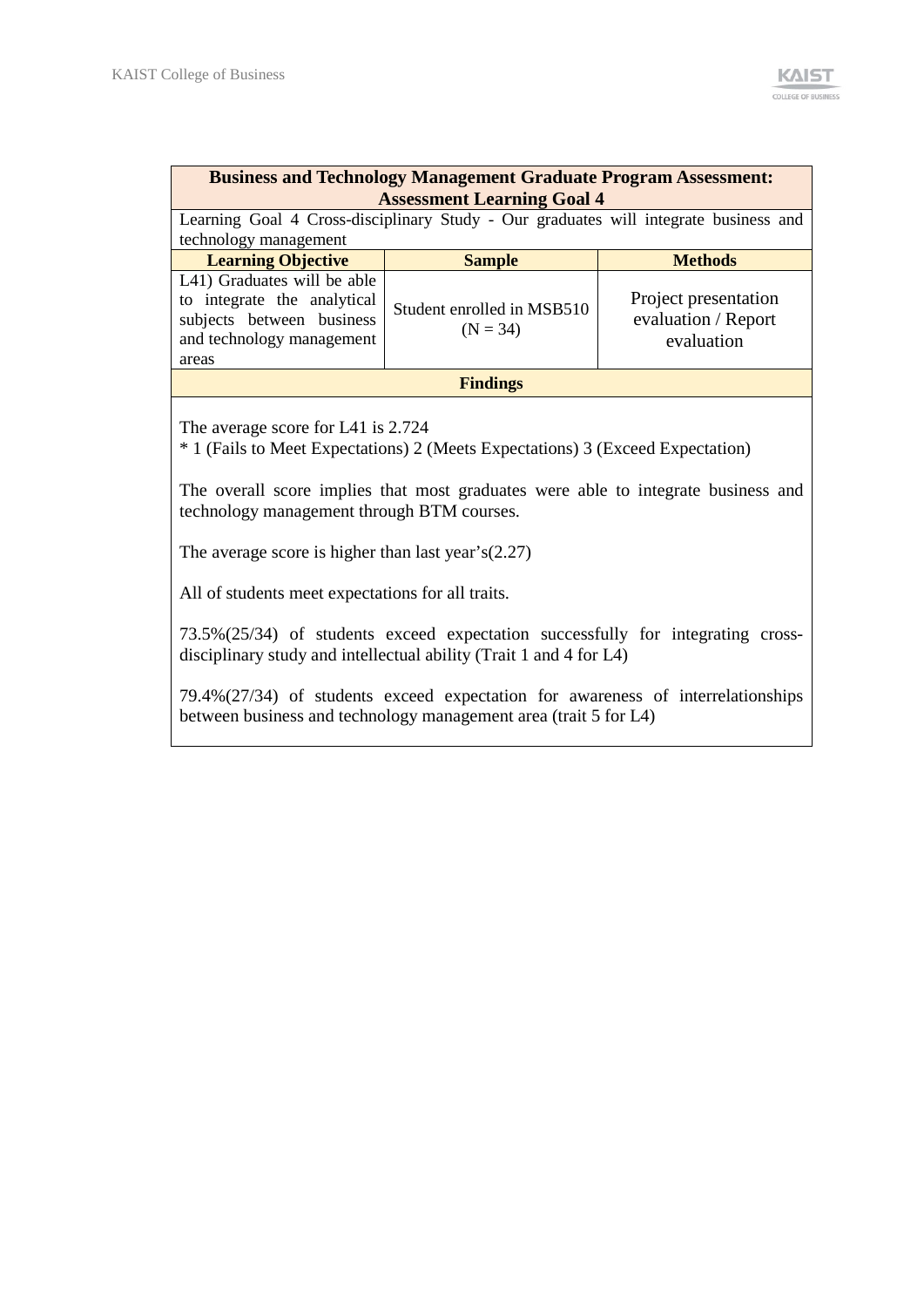

## **Data Analysis and Results**

| Assessment Learning Goal 1 (L1): MSB500_Advanced Statistics for Management(L11)<br>& Qualification Exam(L12) |                                                                                                      |                                                                                                                                                                                  |                |    |                |  |  |
|--------------------------------------------------------------------------------------------------------------|------------------------------------------------------------------------------------------------------|----------------------------------------------------------------------------------------------------------------------------------------------------------------------------------|----------------|----|----------------|--|--|
| <b>Learning Goal</b>                                                                                         | L1: Research Qualification - Our graduates will have skills (or ability) to conduct quality research |                                                                                                                                                                                  |                |    |                |  |  |
|                                                                                                              |                                                                                                      | L11: Graduates will have fundamental quantitative analytical skills                                                                                                              |                |    |                |  |  |
| <b>Traits</b>                                                                                                | <b>T1. Understanding</b><br>statistical theory                                                       | <b>T3. Effective</b><br><b>T2. Identification of</b><br><b>T5. Consistent</b><br>methodology search<br><b>T4. Solution finding</b><br>research problems<br>conclusions<br>skills |                |    |                |  |  |
| <b>Students</b>                                                                                              | 29                                                                                                   | 29                                                                                                                                                                               | 29             | 29 | 29             |  |  |
| 1                                                                                                            | 3                                                                                                    | $\overline{2}$                                                                                                                                                                   | 3              | 3  | 3              |  |  |
| $\overline{2}$                                                                                               | 3                                                                                                    | $\overline{2}$                                                                                                                                                                   | 3              | 3  | 3              |  |  |
| 3                                                                                                            | 3                                                                                                    | $\overline{2}$                                                                                                                                                                   | $\overline{2}$ | 3  | 3              |  |  |
| Δ                                                                                                            | 3                                                                                                    | $\overline{2}$                                                                                                                                                                   | $\overline{2}$ | 3  | 3              |  |  |
| 5                                                                                                            | 3                                                                                                    | $\overline{2}$                                                                                                                                                                   | $\overline{2}$ | 3  | 3              |  |  |
| 6                                                                                                            | 3                                                                                                    | $\overline{2}$                                                                                                                                                                   | 3              | 3  | 3              |  |  |
| 7                                                                                                            | 3                                                                                                    | $\overline{2}$                                                                                                                                                                   | 3              | 3  | 3              |  |  |
| 8                                                                                                            | 3                                                                                                    | $\overline{2}$                                                                                                                                                                   | $\overline{2}$ | 3  | 3              |  |  |
| 9                                                                                                            | 3                                                                                                    | $\overline{2}$                                                                                                                                                                   | 3              | 3  | 3              |  |  |
| 10                                                                                                           | 3                                                                                                    | 3                                                                                                                                                                                | 3              | 3  | $\overline{2}$ |  |  |
| 11                                                                                                           | 3                                                                                                    | 3                                                                                                                                                                                | 3              | 3  | 3              |  |  |
| 12                                                                                                           | 3                                                                                                    | 3                                                                                                                                                                                | 3              | 3  | 3              |  |  |
| 13                                                                                                           | 3                                                                                                    | $\overline{2}$                                                                                                                                                                   | $\overline{2}$ | 3  | $\overline{2}$ |  |  |
| 14                                                                                                           | 3                                                                                                    | $\overline{2}$                                                                                                                                                                   | 3              | 3  | 3              |  |  |
| 15                                                                                                           | 3                                                                                                    | 3                                                                                                                                                                                | $\overline{3}$ | 3  | 3              |  |  |
| 16                                                                                                           | 3                                                                                                    | 3                                                                                                                                                                                | 3              | 3  | 3              |  |  |
| 17                                                                                                           | 3                                                                                                    | 3                                                                                                                                                                                | 3              | 3  | 3              |  |  |
| 18                                                                                                           | 3                                                                                                    | $\overline{2}$                                                                                                                                                                   | $\overline{2}$ | 3  | 3              |  |  |
| 19                                                                                                           | 3                                                                                                    | 3                                                                                                                                                                                | 3              | 3  | 3              |  |  |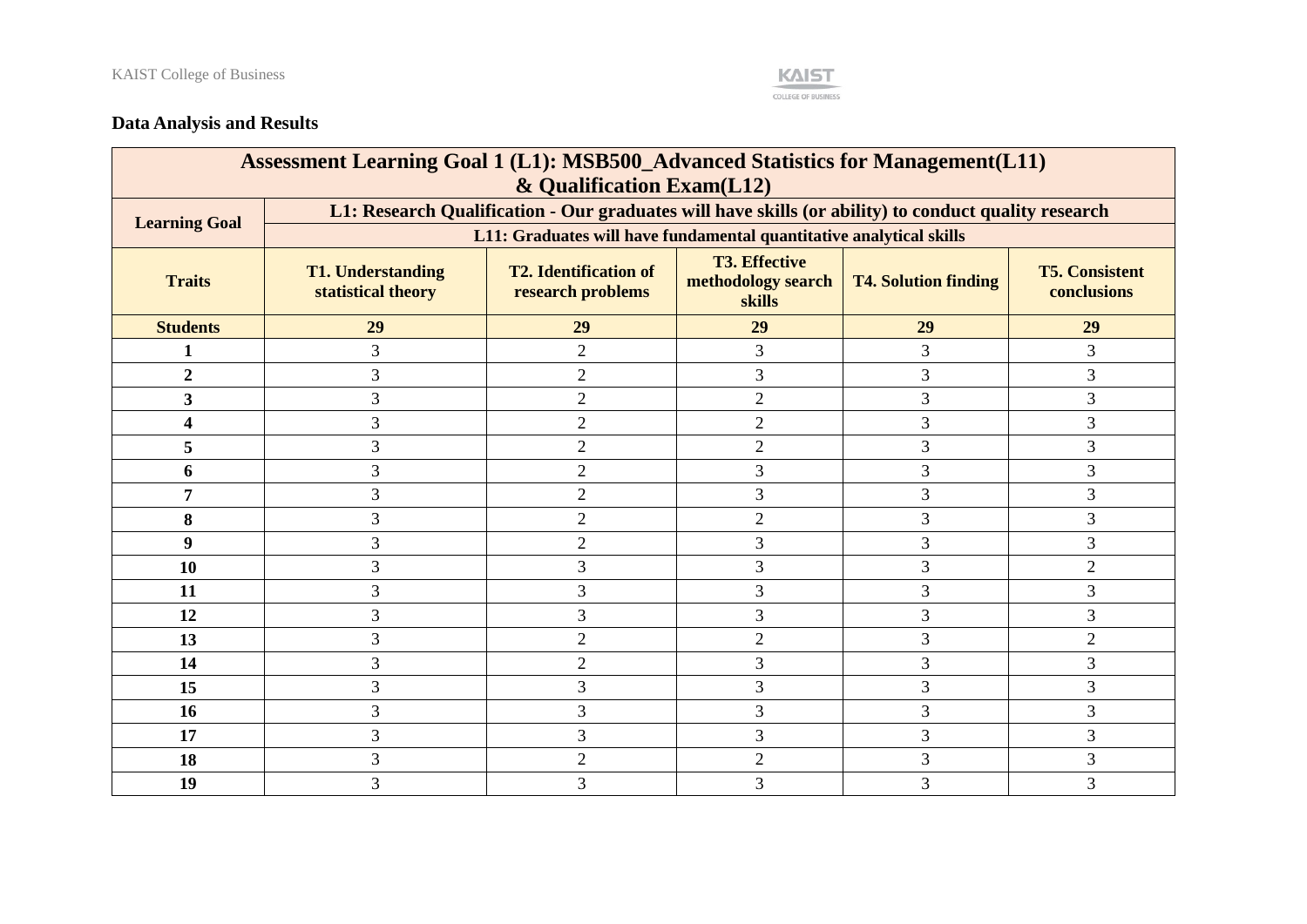

COLLEGE OF BUSINESS

| 20                   | $\overline{2}$ | 2              | 3              | 3              | ⌒<br>$\Delta$    |
|----------------------|----------------|----------------|----------------|----------------|------------------|
| 21                   | 3              | ↑              | 3              | 3              | 3                |
| 22                   | $\overline{2}$ | 3              | $\overline{2}$ | 3              | 3                |
| 23                   | $\overline{2}$ | 3              | $\overline{2}$ | 3              | 3                |
| 24                   | $\overline{2}$ | 3              | $\overline{2}$ | 3              | 3                |
| 25                   | $\overline{2}$ | 3              | 3              | $\overline{2}$ | 3                |
| 26                   | 3              | 3              | 3              | 3              | 3                |
| 27                   | 3              | 3              | 3              | 3              | 3                |
| 28                   | $\overline{2}$ | $\overline{2}$ | $\overline{2}$ | 3              | 3                |
| 29                   | 3              | 3              | 3              | 3              | 3                |
| # of 3 point         | 23             | 14             | 19             | 28             | 27               |
| # of 2 point         | 6              | 15             | 10             | $\mathbf{1}$   | $\overline{2}$   |
| $#$ of 1 point       | $\bf{0}$       | $\mathbf{0}$   | $\bf{0}$       | $\bf{0}$       | $\boldsymbol{0}$ |
| <b>Total Score</b>   | 81             | 72             | 77             | 86             | 85               |
| <b>Average</b>       | 2.793          | 2.483          | 2.655          | 2.966          | 2.931            |
| <b>Total Average</b> | 2.766          |                |                |                |                  |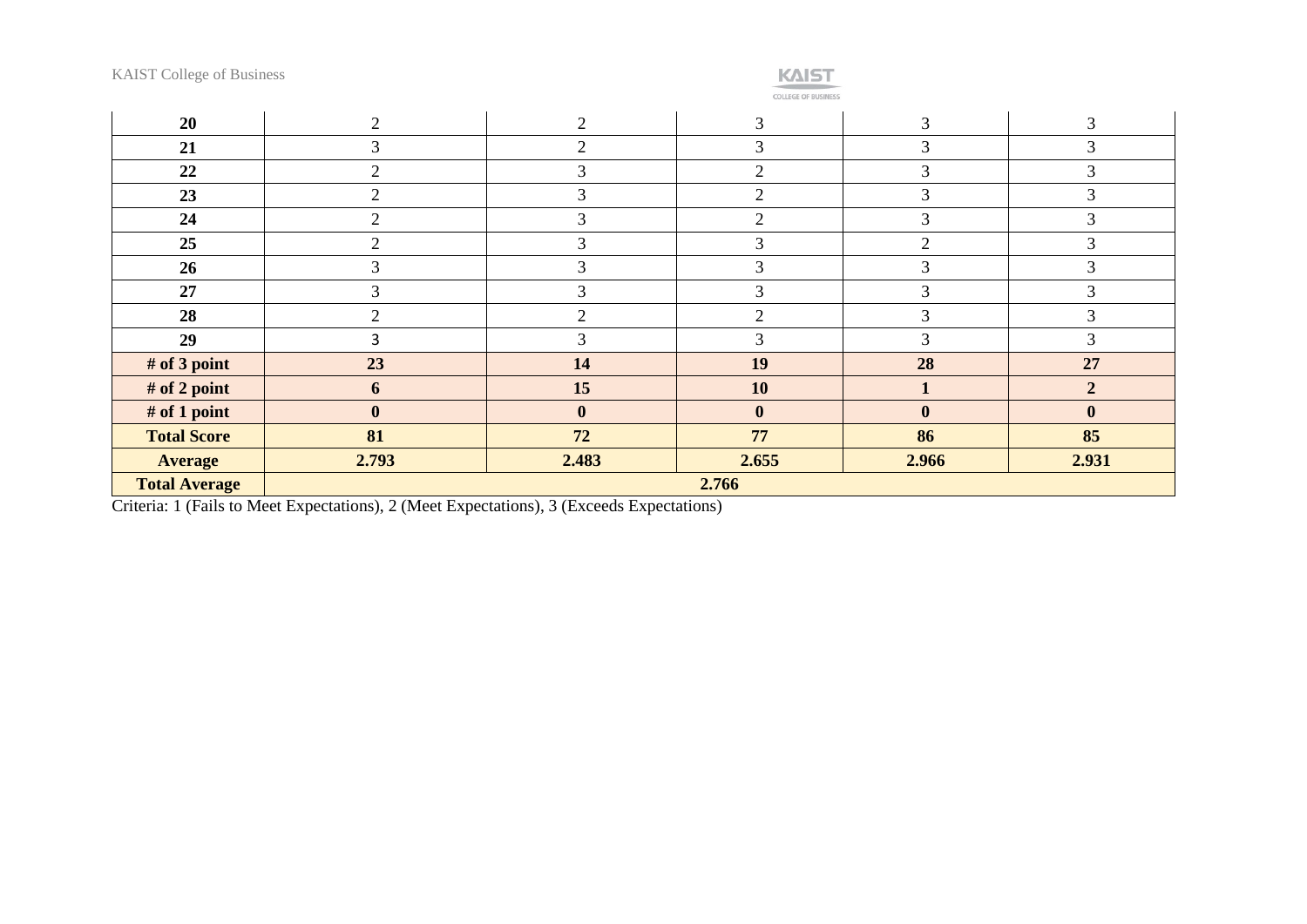

**COLLEGE OF BUSINESS** 

| Assessment Learning Goal 1 (L1): MSB500_Advanced Statistics for Management(L11) |                                                                                                                                                                                                                    |                                                                                                   |                |                |  |  |  |
|---------------------------------------------------------------------------------|--------------------------------------------------------------------------------------------------------------------------------------------------------------------------------------------------------------------|---------------------------------------------------------------------------------------------------|----------------|----------------|--|--|--|
| & Qualification Exam(L12)                                                       |                                                                                                                                                                                                                    |                                                                                                   |                |                |  |  |  |
|                                                                                 | L1: Research Qualification - Our graduates will have skills (or ability) to conduct quality research<br><b>Learning Goal</b>                                                                                       |                                                                                                   |                |                |  |  |  |
|                                                                                 |                                                                                                                                                                                                                    | L12: Graduates will have basic knowledge on theory, literature, and trend in their research field |                |                |  |  |  |
| <b>Traits</b>                                                                   | <b>T3. Understanding of</b><br>T4. Understanding currently important issues<br><b>T1. Understanding</b><br>principle of research<br><b>T2. Application of Theory</b><br>on research area<br><b>Theory</b><br>tools |                                                                                                   |                |                |  |  |  |
| <b>Students</b>                                                                 | 20                                                                                                                                                                                                                 | 20                                                                                                | 20             | 20             |  |  |  |
|                                                                                 | 3                                                                                                                                                                                                                  | 3                                                                                                 | 3              | 3              |  |  |  |
| $\overline{c}$                                                                  | $\overline{2}$                                                                                                                                                                                                     | $\mathbf{2}$                                                                                      |                | $\mathfrak{D}$ |  |  |  |
| 3                                                                               | 3                                                                                                                                                                                                                  | $\overline{2}$                                                                                    | 3              | 3              |  |  |  |
| 4                                                                               | $\overline{2}$                                                                                                                                                                                                     | $\overline{2}$                                                                                    | $\overline{c}$ |                |  |  |  |
| 5                                                                               | 3                                                                                                                                                                                                                  | $\overline{2}$                                                                                    | 3              | $\overline{c}$ |  |  |  |
| 6                                                                               | $\overline{2}$                                                                                                                                                                                                     | $\overline{2}$                                                                                    | $\overline{c}$ | $\overline{c}$ |  |  |  |
| 7                                                                               | $\overline{2}$                                                                                                                                                                                                     | 2                                                                                                 | 2              | 2              |  |  |  |
| 8                                                                               | $\mathbf{2}$                                                                                                                                                                                                       | $\overline{2}$                                                                                    | $\mathbf{2}$   | $\overline{c}$ |  |  |  |
| 9                                                                               | 3                                                                                                                                                                                                                  | 3                                                                                                 | 3              | $\overline{c}$ |  |  |  |
| 10                                                                              | 3                                                                                                                                                                                                                  | 3                                                                                                 | 3              | 3              |  |  |  |
| 11                                                                              | 3                                                                                                                                                                                                                  | 3                                                                                                 | 3              | 3              |  |  |  |
| 12                                                                              | 3                                                                                                                                                                                                                  | $\overline{2}$                                                                                    | 3              | 3              |  |  |  |
| 13                                                                              | 3                                                                                                                                                                                                                  | $\overline{2}$                                                                                    | $\mathfrak{D}$ | 3              |  |  |  |
| 14                                                                              | 3                                                                                                                                                                                                                  | 3                                                                                                 | 3              | 3              |  |  |  |
| 15                                                                              | 3                                                                                                                                                                                                                  | 3                                                                                                 | 3              | 3              |  |  |  |
| 16                                                                              | $\overline{2}$                                                                                                                                                                                                     | $\overline{2}$                                                                                    | 3              | 2              |  |  |  |
| 17                                                                              | 3                                                                                                                                                                                                                  | $\overline{2}$                                                                                    | 3              | 3              |  |  |  |
| 18                                                                              | $\overline{2}$                                                                                                                                                                                                     | $\overline{2}$                                                                                    | 3              | 3              |  |  |  |
| 19                                                                              | 3                                                                                                                                                                                                                  | 3                                                                                                 | 3              | 3              |  |  |  |
| 20                                                                              | 3                                                                                                                                                                                                                  | 3                                                                                                 | 3              | 3              |  |  |  |
| # of 3 point                                                                    | 13                                                                                                                                                                                                                 | 8                                                                                                 | 14             | 12             |  |  |  |
| # of 2 point                                                                    | $\overline{7}$                                                                                                                                                                                                     | 12                                                                                                | 5              | 8              |  |  |  |
| # of 1 point                                                                    | $\boldsymbol{0}$                                                                                                                                                                                                   | $\boldsymbol{0}$                                                                                  | 1              | $\bf{0}$       |  |  |  |
| <b>Total Score</b>                                                              | 53                                                                                                                                                                                                                 | 48                                                                                                | 53             | 52             |  |  |  |
| <b>Average</b>                                                                  | 2.650                                                                                                                                                                                                              | 2.400                                                                                             | 2.650          | 2.600          |  |  |  |
| <b>Total Average</b>                                                            | 2.575                                                                                                                                                                                                              |                                                                                                   |                |                |  |  |  |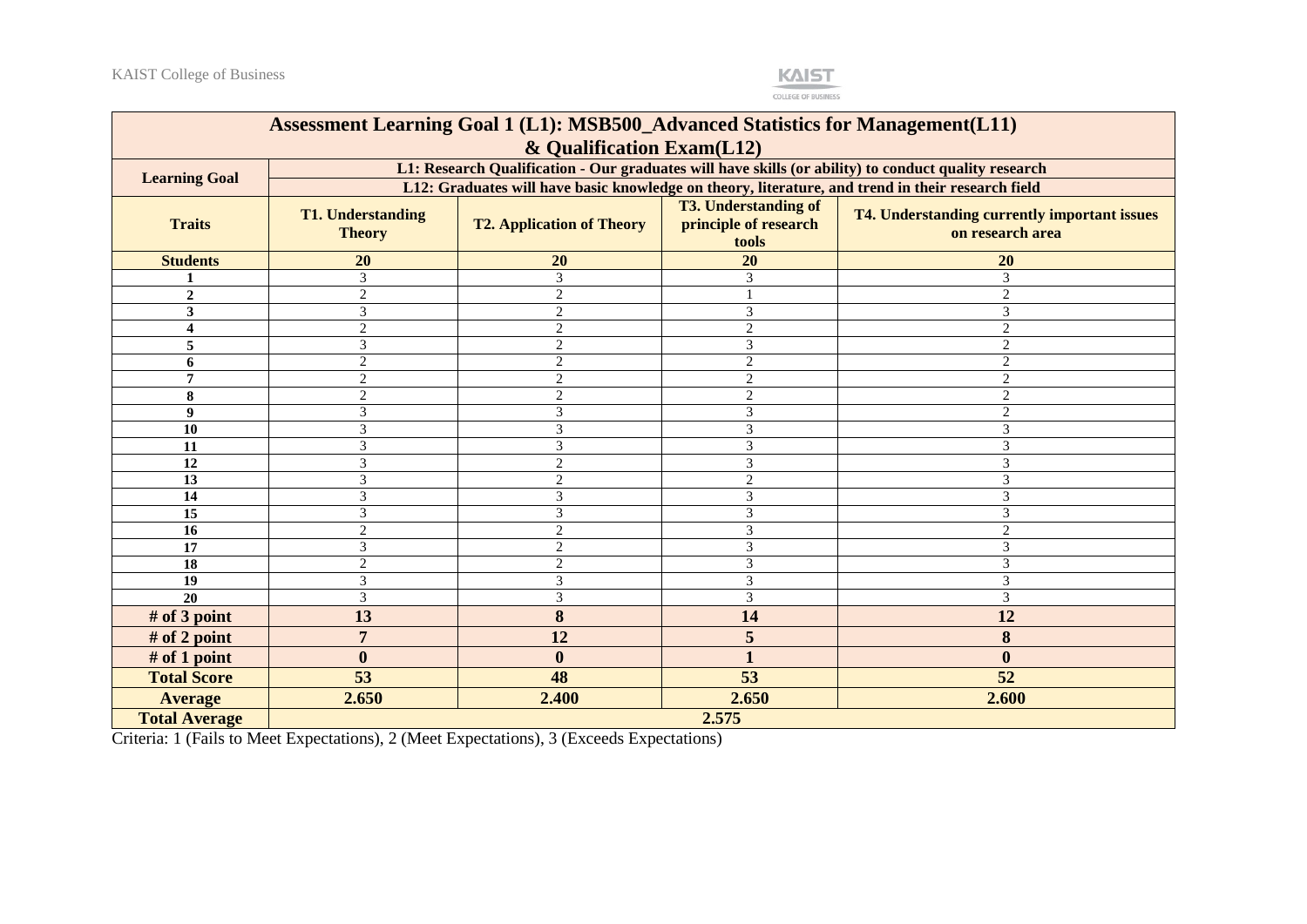

| Assessment Learning Goal 2 (L2): MSB535_Technology Management and Corporate Finance |                                                                                                                                                                                                                                                                                                     |                |    |                                                                                 |                |                |  |
|-------------------------------------------------------------------------------------|-----------------------------------------------------------------------------------------------------------------------------------------------------------------------------------------------------------------------------------------------------------------------------------------------------|----------------|----|---------------------------------------------------------------------------------|----------------|----------------|--|
| <b>Learning</b><br>Goal                                                             | L2: Professional and Global Communication - Our graduates will be effective professional and globalized<br>communicators                                                                                                                                                                            |                |    |                                                                                 |                |                |  |
|                                                                                     |                                                                                                                                                                                                                                                                                                     |                |    | L21: Graduates will create well-written professional research papers in English |                |                |  |
| <b>Traits</b>                                                                       | <b>T5. Objectives of</b><br><b>T4. Development of</b><br>research ideas and<br>T1. Logic & Paper<br><b>T2. Language</b><br><b>T3. Spelling and</b><br><b>T6. Format</b><br><b>Consideration on</b><br><b>Construction</b><br><b>Grammar</b><br><b>Ideas</b><br>delivery<br><b>Specific Audience</b> |                |    |                                                                                 |                |                |  |
| <b>Students</b>                                                                     | 27                                                                                                                                                                                                                                                                                                  | 27             | 27 | 27                                                                              | 27             | 27             |  |
| 1                                                                                   | $\sqrt{2}$                                                                                                                                                                                                                                                                                          | 3              | 3  | 3                                                                               | 3              | 3              |  |
| $\overline{2}$                                                                      | 3                                                                                                                                                                                                                                                                                                   | 3              | 3  | 3                                                                               | $\overline{3}$ | 3              |  |
| 3 <sup>1</sup>                                                                      | 3                                                                                                                                                                                                                                                                                                   | 3              | 3  | $\overline{2}$                                                                  | $\overline{2}$ | $\overline{3}$ |  |
| 4                                                                                   | 3                                                                                                                                                                                                                                                                                                   | 3              | 3  | 3                                                                               | 3              | 3              |  |
| 5                                                                                   | $\overline{2}$                                                                                                                                                                                                                                                                                      | $\overline{3}$ | 3  | 3                                                                               | $\overline{2}$ | 3              |  |
| 6                                                                                   | 3                                                                                                                                                                                                                                                                                                   | 3              | 3  | $\mathfrak{Z}$                                                                  | $\overline{2}$ | 3              |  |
| 7                                                                                   | $\overline{2}$                                                                                                                                                                                                                                                                                      | $\overline{2}$ | 3  | $\overline{2}$                                                                  | $\overline{2}$ | 3              |  |
| 8                                                                                   | 3                                                                                                                                                                                                                                                                                                   | 3              | 3  | 3                                                                               | $\overline{3}$ | 3              |  |
| 9                                                                                   | $\overline{2}$                                                                                                                                                                                                                                                                                      | 3              | 3  | $\overline{2}$                                                                  | 3              | 3              |  |
| 10                                                                                  | 3                                                                                                                                                                                                                                                                                                   | 3              | 3  | 3                                                                               | 3              | 3              |  |
| 11                                                                                  | 3                                                                                                                                                                                                                                                                                                   | 3              | 3  | 3                                                                               | $\overline{3}$ | $\overline{3}$ |  |
| 12                                                                                  | 3                                                                                                                                                                                                                                                                                                   | 3              | 3  | $\overline{2}$                                                                  | $\overline{3}$ | 3              |  |
| 13                                                                                  | 3                                                                                                                                                                                                                                                                                                   | 3              | 3  | $\overline{2}$                                                                  | 3              | 3              |  |
| 14                                                                                  | $\overline{2}$                                                                                                                                                                                                                                                                                      | $\overline{2}$ | 3  | $\overline{2}$                                                                  | $\overline{2}$ | 3              |  |
| 15                                                                                  | $\overline{2}$                                                                                                                                                                                                                                                                                      | 3              | 3  | $\overline{2}$                                                                  | 3              | 3              |  |
| <b>16</b>                                                                           | 3                                                                                                                                                                                                                                                                                                   | $\overline{3}$ | 3  | 3                                                                               | $\overline{3}$ | $\overline{3}$ |  |
| 17                                                                                  | 3                                                                                                                                                                                                                                                                                                   | 3              | 3  | $\overline{2}$                                                                  | $\overline{2}$ | 3              |  |
| 18                                                                                  | 3                                                                                                                                                                                                                                                                                                   | 3              | 3  | 3                                                                               | $\overline{3}$ | 3              |  |
| 19                                                                                  | $\overline{2}$                                                                                                                                                                                                                                                                                      | $\overline{2}$ | 3  | 3                                                                               | 3              | 3              |  |
| 20                                                                                  | 3                                                                                                                                                                                                                                                                                                   | 3              | 3  | 3                                                                               | 3              | 3              |  |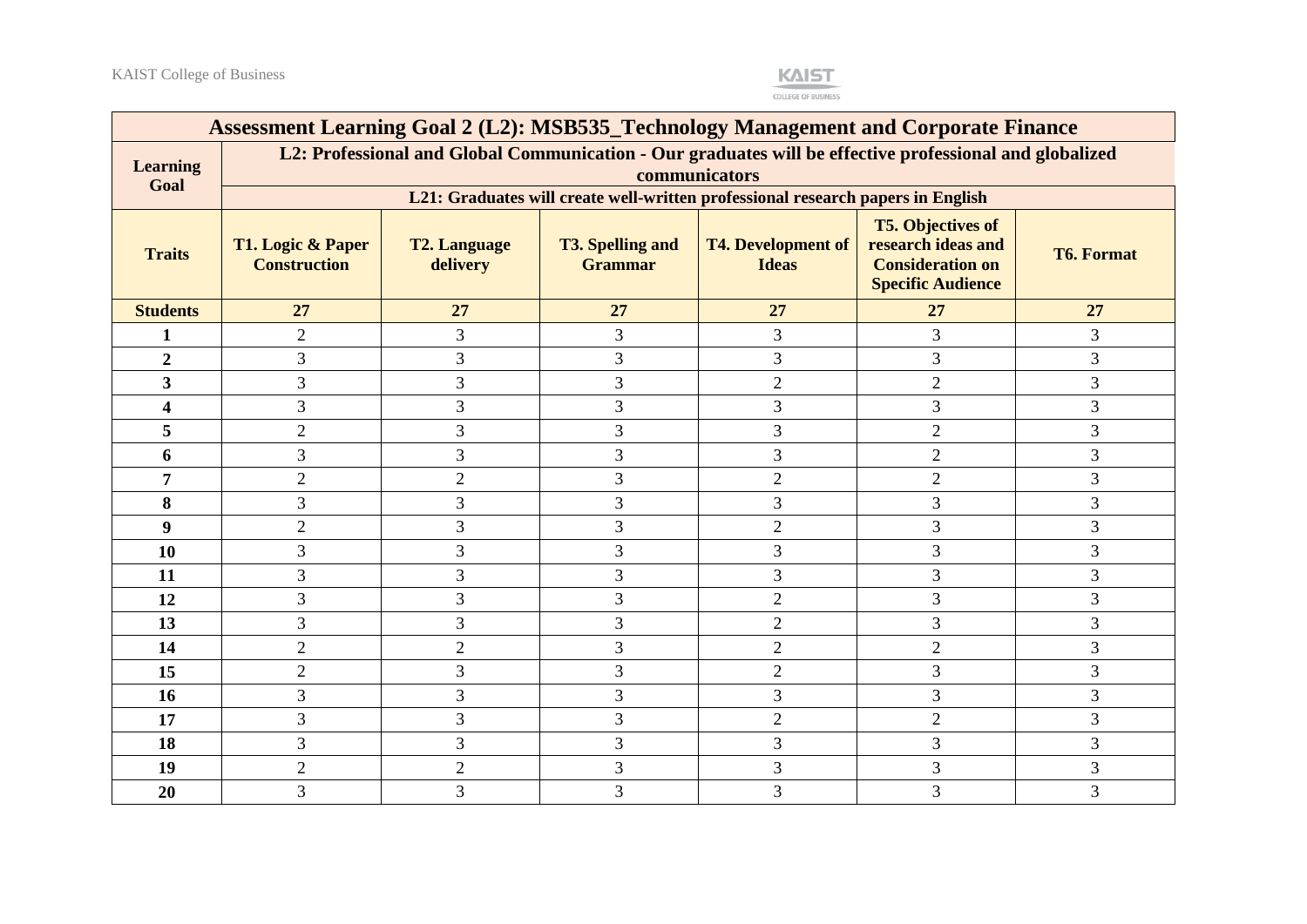### KAIST

**COLLEGE OF BUSINESS** 

| 21                             | 3             | ◠             | 3            | $\bigcap$      |                | 3            |
|--------------------------------|---------------|---------------|--------------|----------------|----------------|--------------|
| 22                             | 3             | 3             | 3            | $\mathcal{R}$  | 3              |              |
| 23                             | ◠             | 3             | 3            | $\overline{2}$ | 2              |              |
| 24                             | $\sim$<br>3   | 3             | 3            | $\bigcap$      | 3              | $\sim$       |
| 25                             | $\mathcal{R}$ | $\mathcal{D}$ | 3            | $\sim$         | 3              |              |
| 26                             | 3             | 3             | 3            | 3              | 3              |              |
| 27                             | ◠             | $\gamma$      | 3            | $\Omega$       | $\overline{2}$ | ◠            |
| # of 3 point                   | 18            | 21            | 27           | 15             | 18             | 26           |
| # of 2 point                   | 9             | 6             | $\bf{0}$     | 12             | 9              |              |
| # of 1 point                   | $\bf{0}$      | $\mathbf{0}$  | $\mathbf{0}$ | $\mathbf{0}$   | $\mathbf{0}$   | $\mathbf{0}$ |
| <b>Total Score</b>             | 72            | 75            | 81           | 69             | 72             | 80           |
| <b>Average</b>                 | 2.667         | 2.778         | 3.000        | 2.556          | 2.667          | 2.963        |
| <b>Total</b><br><b>Average</b> | 2.772         |               |              |                |                |              |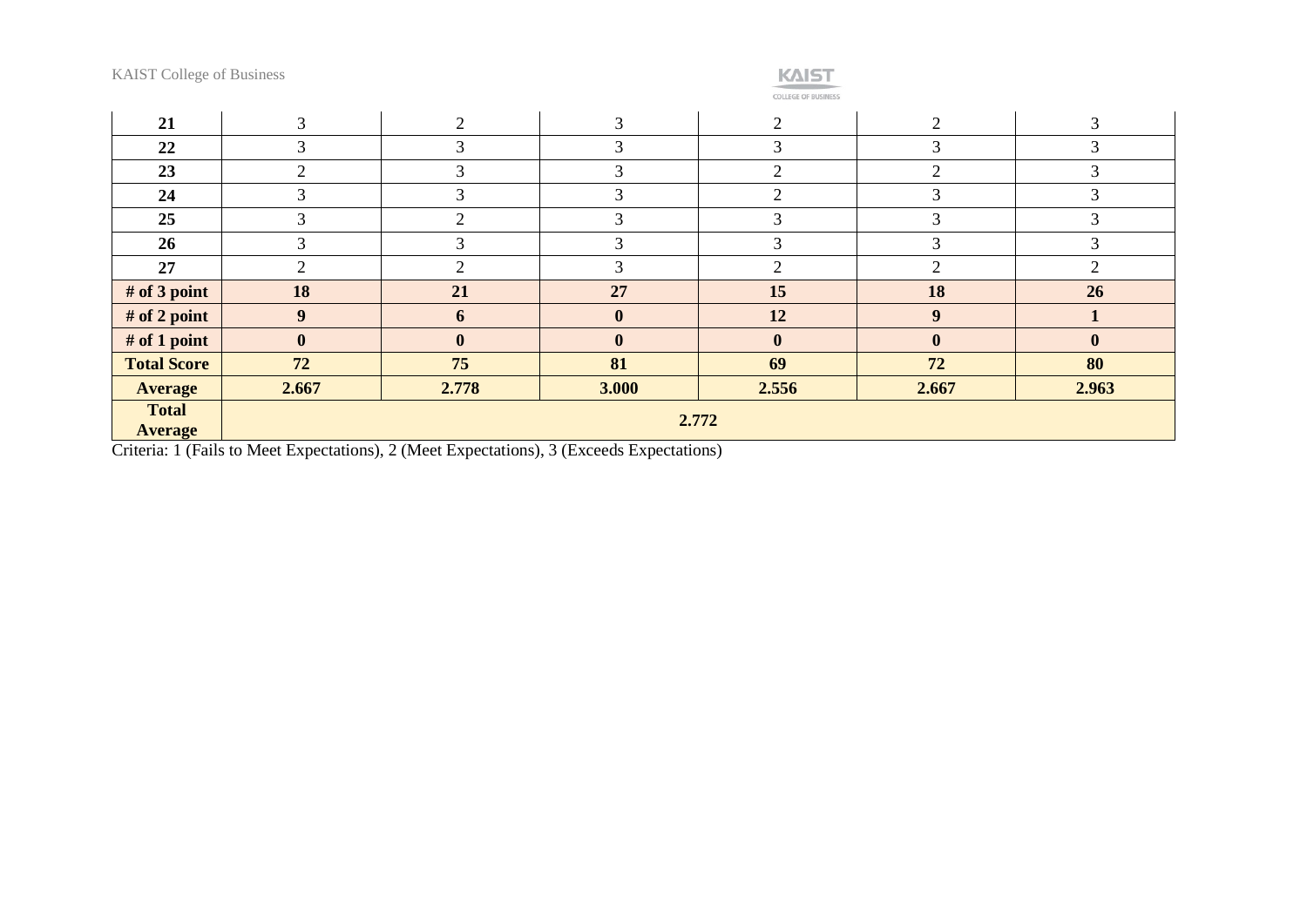

| Assessment Learning Goal 2 (L2): MSB535_Technology Management and Corporate Finance |                                                                                                                                                                                                                        |    |                |    |                |  |  |  |  |
|-------------------------------------------------------------------------------------|------------------------------------------------------------------------------------------------------------------------------------------------------------------------------------------------------------------------|----|----------------|----|----------------|--|--|--|--|
| <b>Learning Goal</b>                                                                | L2: Professional and Global Communication - Our graduates will be effective professional and globalized<br>communicators                                                                                               |    |                |    |                |  |  |  |  |
|                                                                                     | L22: Graduates will be able to efficiently deliver their research ideas, analytical results, and academic contribution in English                                                                                      |    |                |    |                |  |  |  |  |
| <b>Traits</b>                                                                       | T4. Use of<br><b>T1. Logic and</b><br>T3. Voice quality, pace,<br><b>T5. Ability to answer</b><br><b>T2. Quality of slides</b><br>media/rapport with<br><b>Organization</b><br>and mannerism<br>questions.<br>audience |    |                |    |                |  |  |  |  |
| <b>Students</b>                                                                     | 27                                                                                                                                                                                                                     | 27 | 27             | 27 | 27             |  |  |  |  |
|                                                                                     | 3                                                                                                                                                                                                                      | 3  | 3              | 3  | 3              |  |  |  |  |
| $\boldsymbol{2}$                                                                    | 3                                                                                                                                                                                                                      | 3  | 3              | 3  | 3              |  |  |  |  |
| $\mathbf{3}$                                                                        | $\overline{2}$                                                                                                                                                                                                         | 3  | 3              | 3  | 3              |  |  |  |  |
| 4                                                                                   | 3                                                                                                                                                                                                                      | 3  | 3              | 3  | 3              |  |  |  |  |
| 5                                                                                   | 3                                                                                                                                                                                                                      | 3  | 3              | 3  | 3              |  |  |  |  |
| 6                                                                                   | 3                                                                                                                                                                                                                      | 3  | 3              | 3  | 3              |  |  |  |  |
| $\overline{7}$                                                                      | $\overline{2}$                                                                                                                                                                                                         | 3  | 3              | 3  | $\overline{2}$ |  |  |  |  |
| 8                                                                                   | 3                                                                                                                                                                                                                      | 3  | 3              | 3  | 3              |  |  |  |  |
| $\boldsymbol{9}$                                                                    | 3                                                                                                                                                                                                                      | 3  | 3              | 3  | 3              |  |  |  |  |
| 10                                                                                  | 3                                                                                                                                                                                                                      | 3  | 3              | 3  | 3              |  |  |  |  |
| 11                                                                                  | 3                                                                                                                                                                                                                      | 3  | 3              | 3  | 3              |  |  |  |  |
| 12                                                                                  | $\overline{2}$                                                                                                                                                                                                         | 3  | 3              | 3  | 3              |  |  |  |  |
| 13                                                                                  | 3                                                                                                                                                                                                                      | 3  | 3              | 3  | 3              |  |  |  |  |
| 14                                                                                  | $\overline{2}$                                                                                                                                                                                                         | 3  | 3              | 3  | 3              |  |  |  |  |
| 15                                                                                  | $\overline{2}$                                                                                                                                                                                                         | 3  | 3              | 3  | 3              |  |  |  |  |
| 16                                                                                  | 3                                                                                                                                                                                                                      | 3  | 3              | 3  | 3              |  |  |  |  |
| 17                                                                                  | $\overline{2}$                                                                                                                                                                                                         | 3  | 3              | 3  | 3              |  |  |  |  |
| 18                                                                                  | 3                                                                                                                                                                                                                      | 3  | 3              | 3  | 3              |  |  |  |  |
| 19                                                                                  | 3                                                                                                                                                                                                                      | 3  | $\overline{3}$ | 3  | 3              |  |  |  |  |
| 20                                                                                  | 3                                                                                                                                                                                                                      | 3  | 3              | 3  | 3              |  |  |  |  |
| 21                                                                                  | 3                                                                                                                                                                                                                      | 3  | 3              | 3  | 3              |  |  |  |  |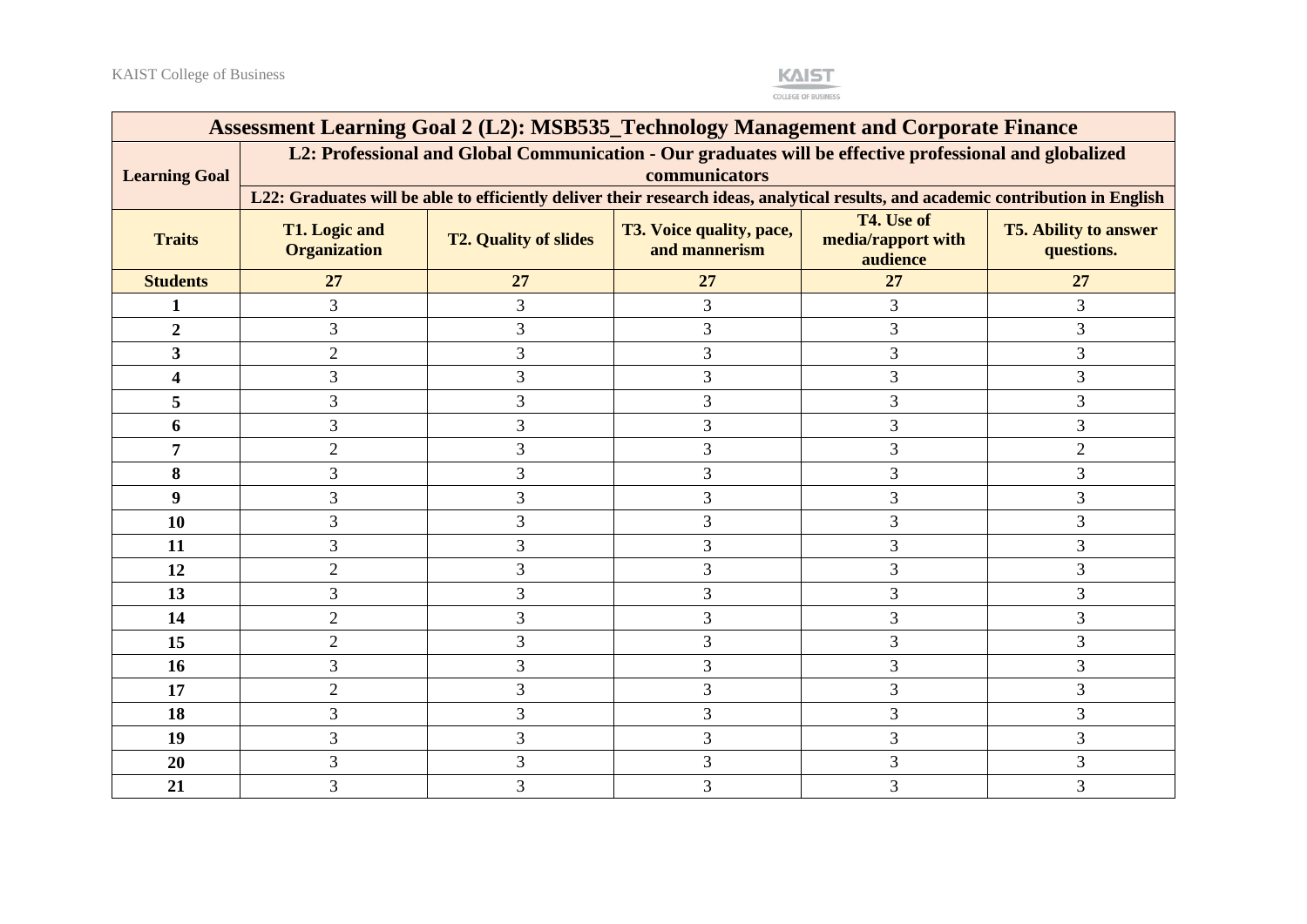### **KAIST**

COLLEGE OF BUSINESS

| 22                   |              |              |       |       |              |
|----------------------|--------------|--------------|-------|-------|--------------|
| 23                   |              |              |       |       |              |
| 24                   |              |              |       |       |              |
| 25                   |              |              |       |       |              |
| 26                   |              |              |       |       |              |
| 27                   |              |              |       |       |              |
| # of 3 point         | 19           | 27           | 26    | 27    | 26           |
| # of 2 point         |              |              |       |       |              |
| # of 1 point         | $\mathbf{0}$ | $\mathbf{0}$ | 0     |       | $\mathbf{0}$ |
| <b>Total Score</b>   | 73           | 81           | 80    | 81    | 80           |
| <b>Average</b>       | 2.704        | 3.000        | 2.963 | 3.000 | 2.963        |
| <b>Total Average</b> |              |              | 2.926 |       |              |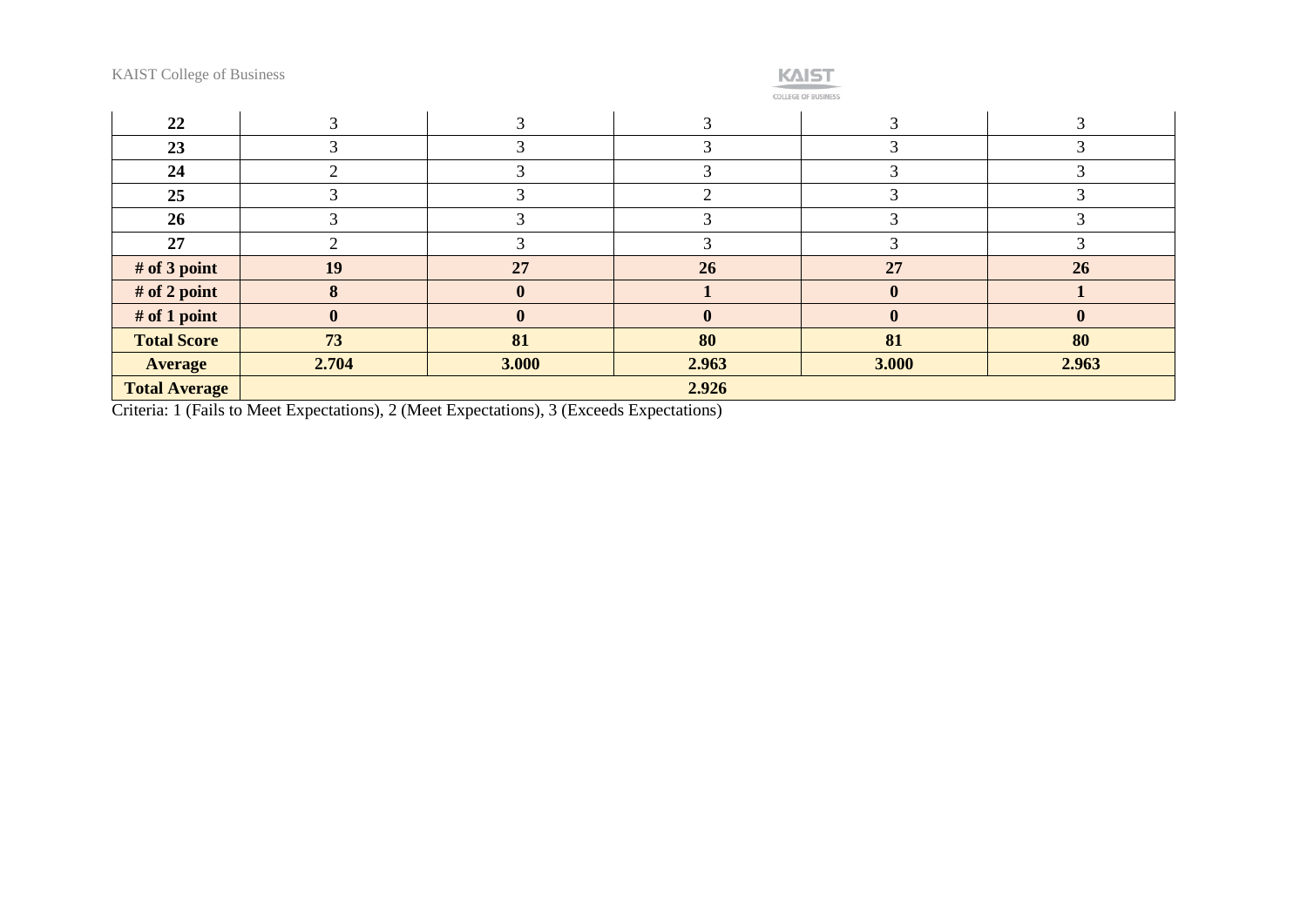

| <b>Assessment Learning Goal 3 (L3): Dissertation Evaluation</b> |                                                                                                                             |                         |                         |                             |                         |  |
|-----------------------------------------------------------------|-----------------------------------------------------------------------------------------------------------------------------|-------------------------|-------------------------|-----------------------------|-------------------------|--|
| <b>Learning Goal</b>                                            | L3: Creative and Analytical Thinking - Our graduates will be creative academic researchers                                  |                         |                         |                             |                         |  |
|                                                                 | L31: Graduates will be able to identify the gap in the literature, and develop new research idea about their research field |                         |                         |                             |                         |  |
| <b>Traits</b>                                                   | <b>T1. Fact finding</b>                                                                                                     | <b>T2. Research gap</b> | <b>T3. Idea finding</b> | <b>T4. Solution finding</b> | <b>T5. Contribution</b> |  |
| <b>Students</b>                                                 | 18                                                                                                                          | 18                      | 18                      | 18                          | 18                      |  |
|                                                                 | 3                                                                                                                           | $\overline{2}$          | 3                       | 3                           | $\mathfrak{2}$          |  |
| $\boldsymbol{2}$                                                | 3                                                                                                                           | $\overline{2}$          | $\overline{2}$          | 3                           | $\overline{2}$          |  |
| 3                                                               | 3                                                                                                                           | $\overline{2}$          | 3                       | 3                           | 3                       |  |
| $\overline{\mathbf{4}}$                                         | 3                                                                                                                           | $\overline{2}$          | $\overline{2}$          | 3                           | 3                       |  |
| 5                                                               | 3                                                                                                                           | 3                       | 3                       | 3                           | $\overline{2}$          |  |
| 6                                                               | 3                                                                                                                           | $\mathfrak{Z}$          | $\mathfrak{Z}$          | 3                           | 3                       |  |
| 7                                                               | 3                                                                                                                           | 3                       | 3                       | $\mathfrak{2}$              | 3                       |  |
| 8                                                               | 3                                                                                                                           | $\overline{2}$          | $\overline{2}$          | 3                           | $\overline{2}$          |  |
| 9                                                               | 3                                                                                                                           | $\overline{2}$          | $\overline{2}$          | 3                           | $\overline{2}$          |  |
| 10                                                              | 3                                                                                                                           | 3                       | 3                       | 3                           | 3                       |  |
| 11                                                              | $\overline{2}$                                                                                                              | 3                       | 3                       | $\overline{2}$              | $\overline{2}$          |  |
| 12                                                              | $\overline{2}$                                                                                                              | 3                       | 3                       | $\overline{2}$              | 3                       |  |
| 13                                                              | 3                                                                                                                           | 3                       | $\overline{2}$          | 3                           | 3                       |  |
| 14                                                              | $\overline{2}$                                                                                                              | 3                       | 3                       | $\overline{2}$              | $\overline{2}$          |  |
| 15                                                              | $\overline{2}$                                                                                                              | 3                       | 3                       | 3                           | $\overline{2}$          |  |
| 16                                                              | 3                                                                                                                           | 3                       | $\overline{2}$          | $\overline{2}$              | 3                       |  |
| 17                                                              | $\overline{2}$                                                                                                              | 3                       | 3                       | $\overline{2}$              | 3                       |  |
| 18                                                              | 3                                                                                                                           | 3                       | 3                       | $\overline{2}$              | 3                       |  |
| # of $3$ point                                                  | 13                                                                                                                          | 12                      | 12                      | 11                          | 10                      |  |
| # of 2 point                                                    | 5                                                                                                                           | 6                       | 6                       | $\overline{7}$              | 8                       |  |
| # of 1 point                                                    | $\boldsymbol{0}$                                                                                                            | $\boldsymbol{0}$        | $\bf{0}$                | $\boldsymbol{0}$            | $\bf{0}$                |  |
| <b>Total Score</b>                                              | 49                                                                                                                          | 48                      | 48                      | 47                          | 46                      |  |
| <b>Average</b>                                                  | 2.722                                                                                                                       | 2.667                   | 2.667                   | 2.611                       | 2.556                   |  |
| <b>Total Average</b>                                            | 2.644                                                                                                                       |                         |                         |                             |                         |  |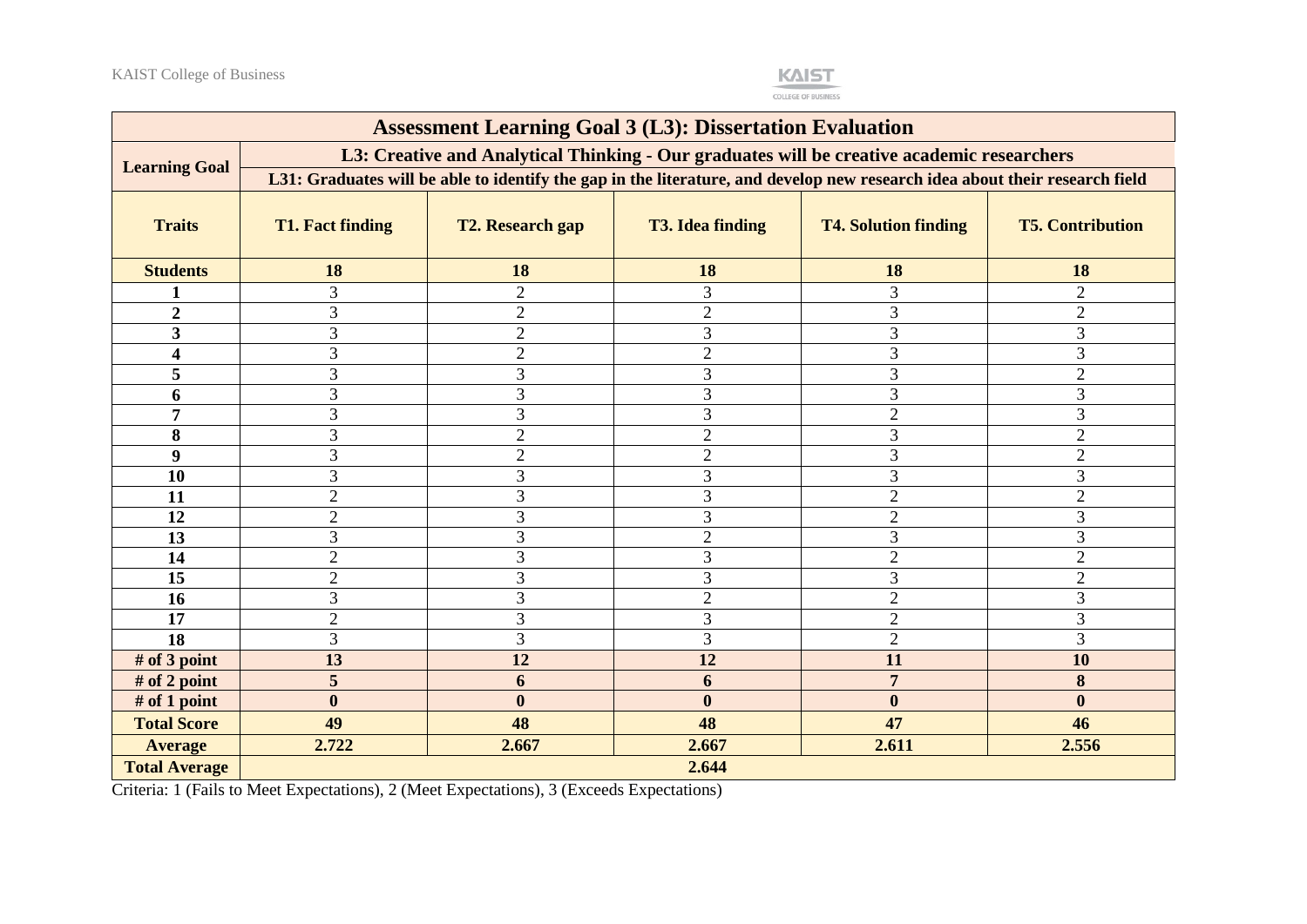

**COLLEGE OF BUSINESS** 

| <b>Assessment Learning Goal 3 (L3): Dissertation Evaluation</b> |                                                                                                                   |                                                                                            |                                                                               |                                                               |                                                                                 |
|-----------------------------------------------------------------|-------------------------------------------------------------------------------------------------------------------|--------------------------------------------------------------------------------------------|-------------------------------------------------------------------------------|---------------------------------------------------------------|---------------------------------------------------------------------------------|
|                                                                 |                                                                                                                   | L3: Creative and Analytical Thinking - Our graduates will be creative academic researchers |                                                                               |                                                               |                                                                                 |
| <b>Learning Goal</b>                                            | L32: Graduates will be able to analyze the new research ideas using qualitative or quantitative analytical skills |                                                                                            |                                                                               |                                                               |                                                                                 |
| <b>Traits</b>                                                   | <b>T1. Business analytics</b>                                                                                     | <b>T2. Generation of</b><br>alternatives                                                   | <b>T3. Quantitatively or</b><br><b>Qualitatively analytical</b><br>evaluation | <b>T4. Utilize analytical</b><br>tools in a logical<br>manner | <b>T5. Use new ideas and</b><br>analysis methods not<br>includes in the problem |
| <b>Students</b>                                                 | 18                                                                                                                | 18                                                                                         | 18                                                                            | 18                                                            | 18                                                                              |
|                                                                 | 3                                                                                                                 | 3                                                                                          | $\overline{2}$                                                                | 3                                                             | 3                                                                               |
| $\overline{2}$                                                  | 3                                                                                                                 | 3                                                                                          | $\overline{2}$                                                                | $\overline{2}$                                                | 3                                                                               |
| 3                                                               | 3                                                                                                                 | 3                                                                                          | $\overline{2}$                                                                | $\overline{2}$                                                | 3                                                                               |
| $\overline{\mathbf{4}}$                                         | $\overline{3}$                                                                                                    | 3                                                                                          | $\overline{2}$                                                                | $\overline{2}$                                                | 3                                                                               |
| 5                                                               | 3                                                                                                                 | 3                                                                                          | 3                                                                             | $\overline{2}$                                                | 3                                                                               |
| 6                                                               | 3                                                                                                                 | 3                                                                                          | 3                                                                             | 3                                                             | 3                                                                               |
| $\overline{7}$                                                  | 3                                                                                                                 | $\overline{2}$                                                                             | 3                                                                             | 3                                                             | $\overline{3}$                                                                  |
| 8                                                               | $\overline{2}$                                                                                                    | $\overline{2}$                                                                             | 3                                                                             | 3                                                             | 3                                                                               |
| 9                                                               | 3                                                                                                                 | $\overline{2}$                                                                             | 3                                                                             | 3                                                             | $\overline{2}$                                                                  |
| 10                                                              | $\overline{2}$                                                                                                    | $\overline{2}$                                                                             | 3                                                                             | 3                                                             | 3                                                                               |
| 11                                                              | $\overline{2}$                                                                                                    | $\overline{2}$                                                                             | $\overline{2}$                                                                | 3                                                             | 3                                                                               |
| 12                                                              | 3                                                                                                                 | $\overline{2}$                                                                             | $\sqrt{2}$                                                                    | 3                                                             | 3                                                                               |
| 13                                                              | $\overline{2}$                                                                                                    | $\overline{2}$                                                                             | 3                                                                             | 3                                                             | $\overline{2}$                                                                  |
| 14                                                              | $\overline{2}$                                                                                                    | $\overline{2}$                                                                             | $\overline{2}$                                                                | $\overline{2}$                                                | 3                                                                               |
| 15                                                              | $\overline{2}$                                                                                                    | 3                                                                                          | 3                                                                             | 3                                                             | $\overline{2}$                                                                  |
| 16                                                              | 3                                                                                                                 | 3                                                                                          | 3                                                                             | 3                                                             | 3                                                                               |
| 17                                                              | $\overline{2}$                                                                                                    | $\overline{2}$                                                                             | 3                                                                             | $\overline{2}$                                                |                                                                                 |
| $\overline{18}$                                                 | $\overline{3}$                                                                                                    | 3                                                                                          | $\overline{2}$                                                                | 3                                                             | 3                                                                               |
| # of 3 point                                                    | 11                                                                                                                | $\boldsymbol{9}$                                                                           | 10                                                                            | 12                                                            | 14                                                                              |
| # of 2 point                                                    | $\overline{7}$                                                                                                    | 9                                                                                          | 8                                                                             | 6                                                             | $\overline{\mathbf{3}}$                                                         |
| # of 1 point                                                    | $\boldsymbol{0}$                                                                                                  | $\boldsymbol{0}$                                                                           | $\bf{0}$                                                                      | $\bf{0}$                                                      | $\mathbf{1}$                                                                    |
| <b>Total Score</b>                                              | 47                                                                                                                | 45                                                                                         | 46                                                                            | 48                                                            | 49                                                                              |
| <b>Average</b>                                                  | 2.611                                                                                                             | 2.500                                                                                      | 2.556                                                                         | 2.667                                                         | 2.722                                                                           |
| <b>Total Average</b>                                            | 2.611                                                                                                             |                                                                                            |                                                                               |                                                               |                                                                                 |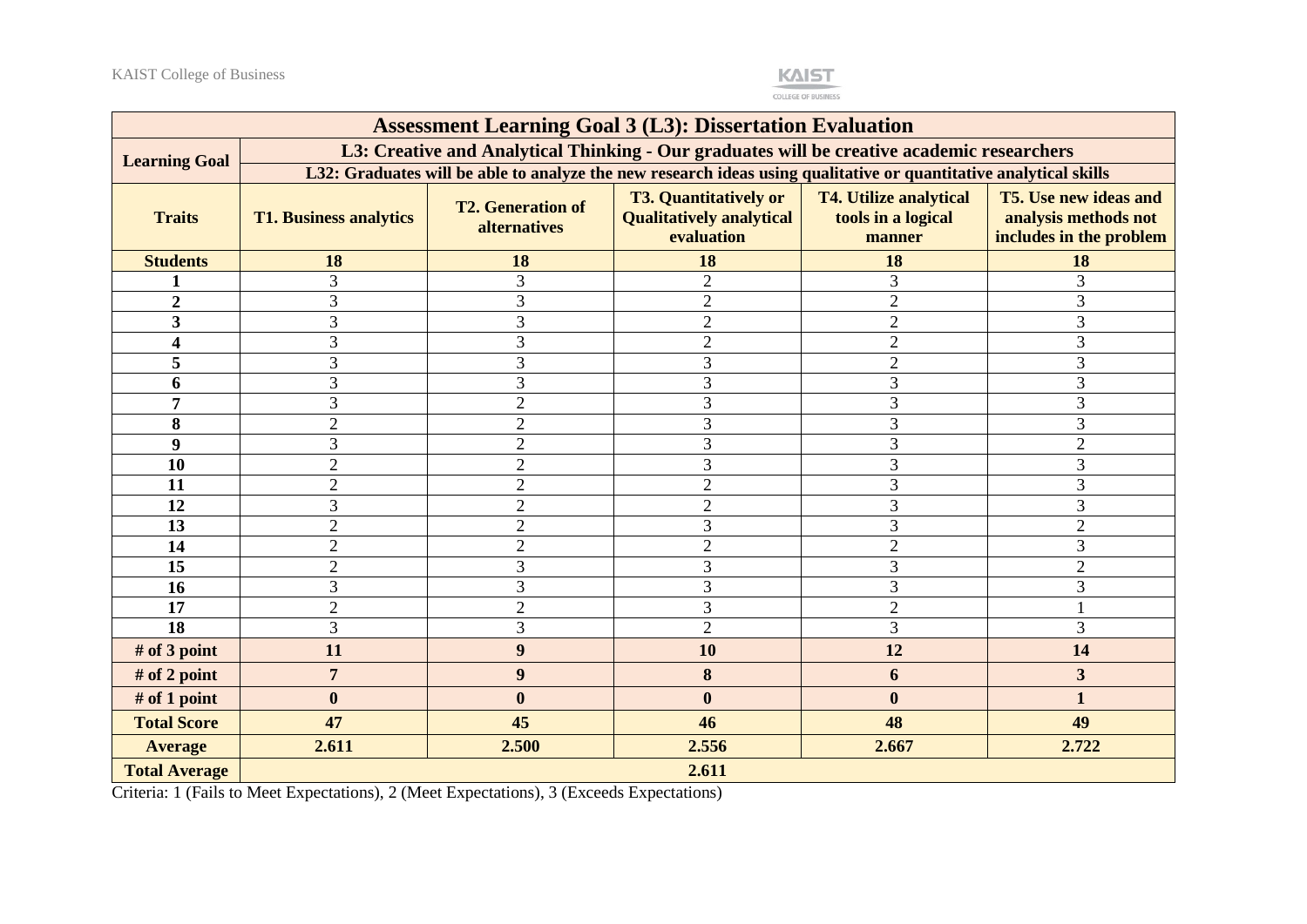

| <b>Assessment Learning Goal 4 (L4): MSB510_Innovation Management and Strategy</b>              |                                                                                                                   |                                       |                                             |                                 |                                               |
|------------------------------------------------------------------------------------------------|-------------------------------------------------------------------------------------------------------------------|---------------------------------------|---------------------------------------------|---------------------------------|-----------------------------------------------|
| L4: Cross-disciplinary Study - Our graduates will integrate business and technology management |                                                                                                                   |                                       |                                             |                                 |                                               |
| <b>Learning Goal</b>                                                                           | L41: Graduates will be able to integrate the analytical subjects between business and technology management areas |                                       |                                             |                                 |                                               |
| <b>Traits</b>                                                                                  | <b>T1. Integrating cross</b><br>disciplinary study                                                                | <b>T2. Analyzing social</b><br>issues | <b>T3.Advanced</b><br>analytical techniques | <b>T4. Intellectual ability</b> | <b>T5. Awareness of</b><br>interrelationships |
| <b>Students</b>                                                                                | 34                                                                                                                | 34                                    | 34                                          | 34                              | 34                                            |
|                                                                                                | 3                                                                                                                 | 3                                     | $\overline{2}$                              | 3                               | 3                                             |
| $\overline{2}$                                                                                 | $\overline{2}$                                                                                                    | $\overline{2}$                        | 3                                           | 3                               | $\overline{2}$                                |
| 3                                                                                              | 3                                                                                                                 | 3                                     | 3                                           | 3                               | 3                                             |
| 4                                                                                              | $\overline{2}$                                                                                                    | $\overline{2}$                        | 3                                           | 3                               | $\mathcal{D}$                                 |
| 5                                                                                              | 3                                                                                                                 | 3                                     | 3                                           | $\overline{2}$                  | 3                                             |
| 6                                                                                              | 3                                                                                                                 | $\overline{2}$                        | 3                                           | 3                               |                                               |
| 7                                                                                              | 3                                                                                                                 | $\overline{2}$                        | 3                                           | 3                               | 3                                             |
| 8                                                                                              | 3                                                                                                                 | $\overline{2}$                        | $\overline{2}$                              | 3                               | $\overline{2}$                                |
| 9                                                                                              | 3                                                                                                                 | 3                                     | 3                                           | 2                               | 3                                             |
| 10                                                                                             | 3                                                                                                                 | 3                                     | $\overline{2}$                              | $\overline{2}$                  | 3                                             |
| 11                                                                                             | 3                                                                                                                 | 3                                     | $\overline{2}$                              | 3                               | 3                                             |
| 12                                                                                             | 3                                                                                                                 | 3                                     | 3                                           | $\overline{2}$                  | 3                                             |
| 13                                                                                             | $\overline{2}$                                                                                                    | $\overline{2}$                        | 3                                           | $\overline{2}$                  | 3                                             |
| 14                                                                                             | 3                                                                                                                 | 3                                     | $\overline{2}$                              | 3                               | 3                                             |
| 15                                                                                             | 3                                                                                                                 | 3                                     | $\overline{3}$                              | 3                               | 3                                             |
| 16                                                                                             | $\overline{3}$                                                                                                    | 3                                     | $\mathcal{D}$                               | 3                               |                                               |
| 17                                                                                             | $\overline{3}$                                                                                                    | $\overline{2}$                        | 3                                           | 3                               |                                               |
| 18                                                                                             | 3                                                                                                                 | 3                                     | 3                                           | 3                               | 3                                             |
| 19                                                                                             | $\overline{2}$                                                                                                    | $\overline{2}$                        | $\overline{2}$                              | $\overline{2}$                  | $\overline{2}$                                |
| 20                                                                                             | 3                                                                                                                 | 3                                     | $\overline{2}$                              | $\overline{2}$                  | $\overline{2}$                                |
| 21                                                                                             | 3                                                                                                                 | 3                                     | 3                                           | 3                               | $\overline{2}$                                |
| 22                                                                                             | 3                                                                                                                 | 3                                     | 3                                           | 3                               | 3                                             |
| 23                                                                                             | 3                                                                                                                 | 3                                     | 3                                           | 3                               | $\overline{2}$                                |
| 24                                                                                             | 3                                                                                                                 | 3                                     | 3                                           | 3                               | 3                                             |
| 25                                                                                             | 3                                                                                                                 | 3                                     | 3                                           | 3                               | 3                                             |
| 26                                                                                             | 3                                                                                                                 | 3                                     | 3                                           | $\overline{2}$                  | 3                                             |
| 27                                                                                             | 3                                                                                                                 | 3                                     | 3                                           | 3                               | 3                                             |